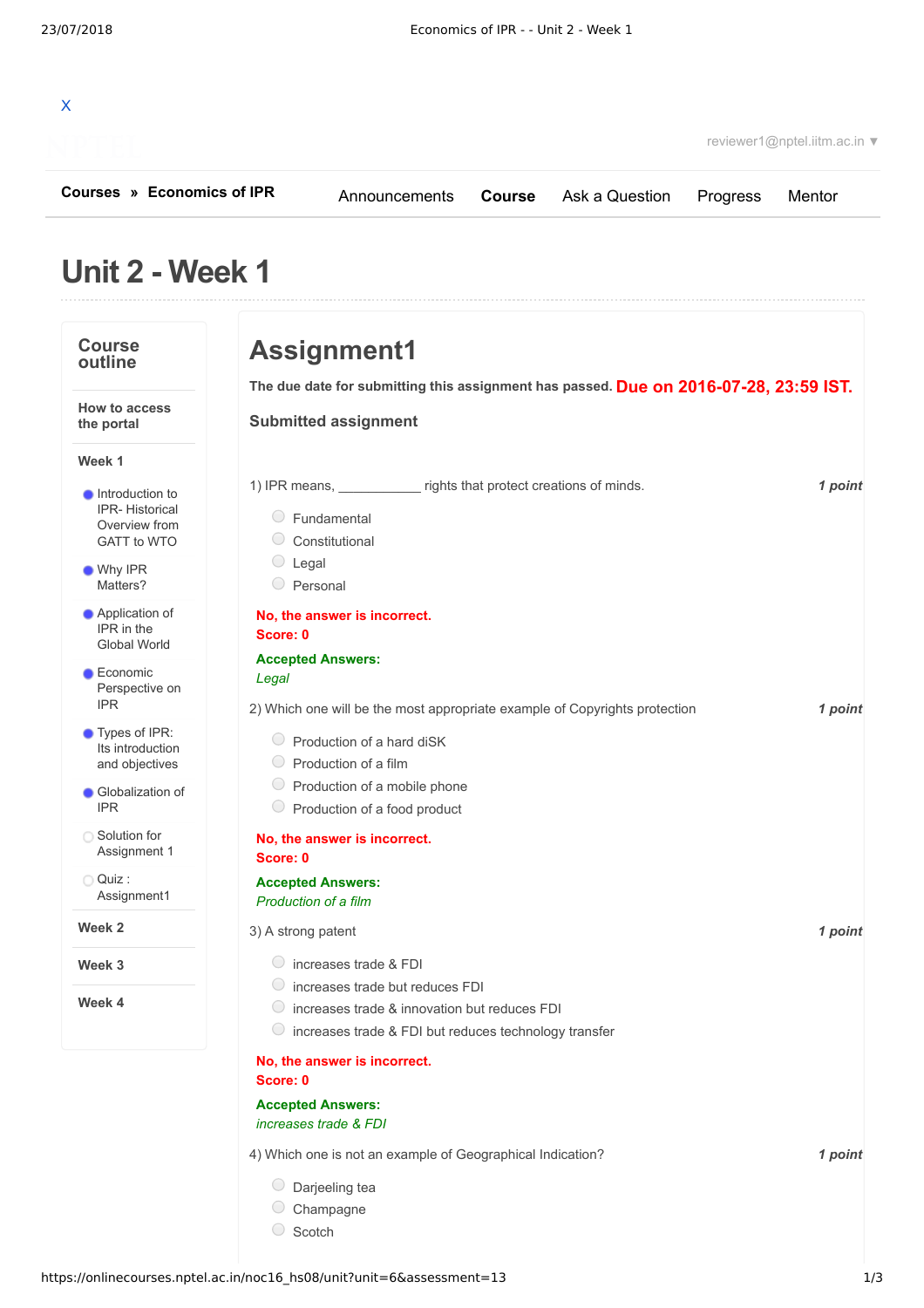| No, the answer is incorrect.<br>Score: 0                                                      |         |
|-----------------------------------------------------------------------------------------------|---------|
| <b>Accepted Answers:</b>                                                                      |         |
| A local toy                                                                                   |         |
| 5) A Patent is protected usually for how many years?                                          | 1 point |
| $\circ$ 10 years                                                                              |         |
| 15 years                                                                                      |         |
| $\circ$ 20 years                                                                              |         |
| $\circ$ 25 years                                                                              |         |
| No, the answer is incorrect.<br>Score: 0                                                      |         |
| <b>Accepted Answers:</b>                                                                      |         |
| 20 years                                                                                      |         |
| 6) IPR is broadly divided into two categories i.e. industrial property and<br>property.       | 1 point |
| I. Artistic<br>II. Copyrights and related rights                                              |         |
| III. Artistic and literary                                                                    |         |
| IV. Innovations                                                                               |         |
| $\bigcirc$ Only I                                                                             |         |
| $\circ$ Only II                                                                               |         |
| $\circ$ Only III                                                                              |         |
| $\circ$ Only IV                                                                               |         |
| No, the answer is incorrect.                                                                  |         |
| Score: 0                                                                                      |         |
| <b>Accepted Answers:</b>                                                                      |         |
| Only II                                                                                       |         |
| 7) Schumpeterian Competition in IPR displaces existing ____<br>by new firms and               | 1 point |
| helps innovation.                                                                             |         |
| $\circ$ firms                                                                                 |         |
| $\circ$ market                                                                                |         |
| $\circ$ monopolies                                                                            |         |
| $\bigcirc$<br>monopsonists                                                                    |         |
| No, the answer is incorrect.<br>Score: 0                                                      |         |
| <b>Accepted Answers:</b><br>monopolies                                                        |         |
| 8) No marginal cost is associated with the use of knowledge because of its characteristics of | 1 point |
| $\frac{1}{2}$ and $\frac{1}{2}$ .                                                             |         |
| $\circ$ rivalrous and non-excludable                                                          |         |
| $\circ$ non-rivalrous and excludable                                                          |         |
| $\circ$ non-rivalrous and non-excludable.                                                     |         |
| $\circ$ rivalrous and excludable                                                              |         |
| No, the answer is incorrect.                                                                  |         |
| Score: 0                                                                                      |         |
| <b>Accepted Answers:</b><br>non-rivalrous and non-excludable.                                 |         |
|                                                                                               |         |
| 9) Select the factors by which developing countries have not been able to take maximum        | 1 point |